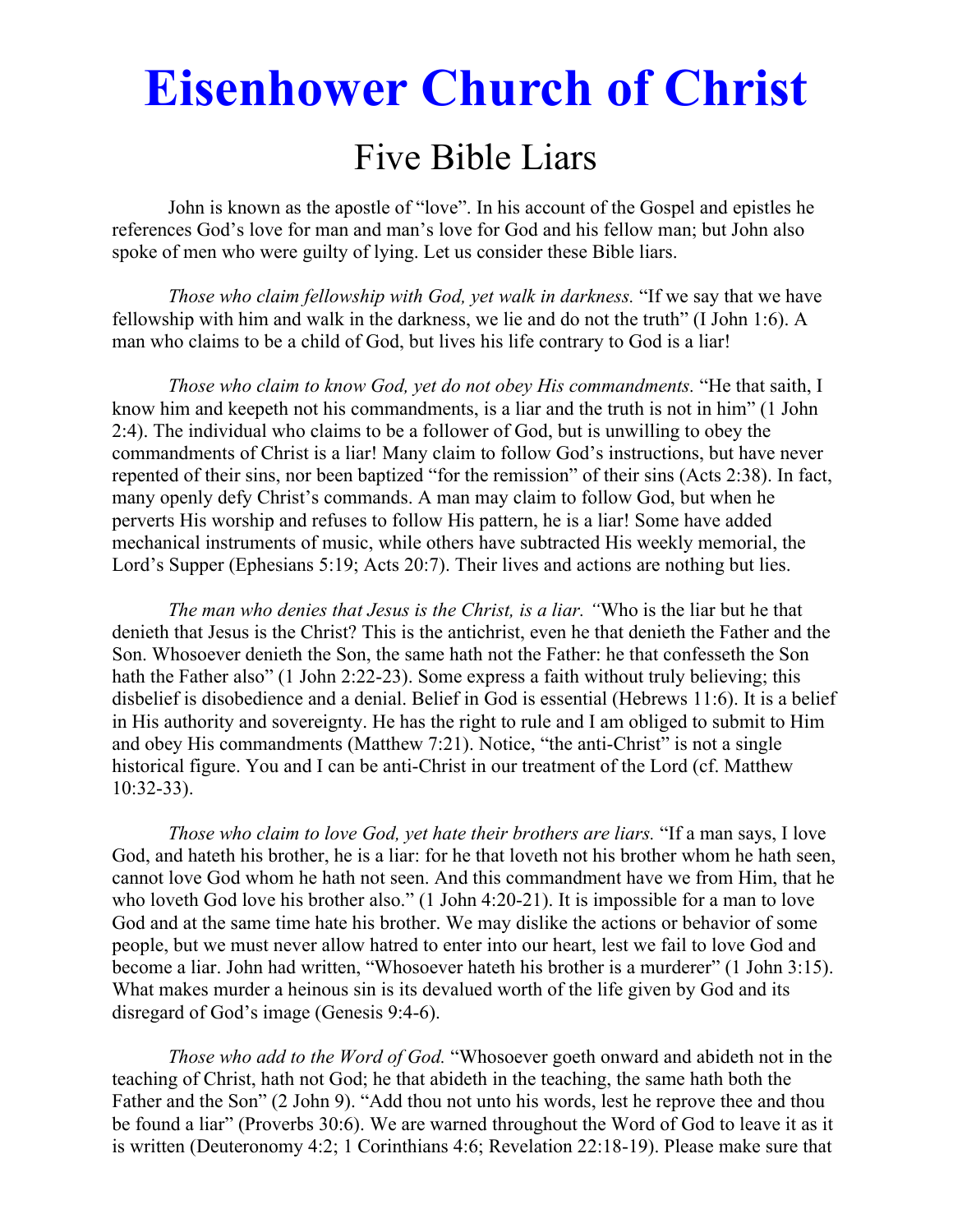you have not added to the Word of God or bound where you ought not to have bound. Superorganizations, voting members in or out, counting beads, social and entertainment functions, etc. are unscriptural and need to be repented of and eliminated! Let us not be found liars when it comes to altering the Word of God.

 "Lie not one to another; seeing that ye have put off the old man with his doings" (Colossians 3:9). The eternal place of the liar is reserved "in the lake that burneth with fire and brimstone" (Revelation 21:8).

—Danny Dow

### *Sympathy*

Our heartfelt sympathy goes out to the family of **Jackie Rex.** Jackie passed from this life on February 3rd. Jackie and Marty's (her son) service is pending at this time.

#### *Prayer Request*

**Betty Branson** underwent surgery last Sunday morning to repair a femur bone that was broken from a fall she had Saturday night. The surgery went well. She will have at least 6 weeks of rehab. Betty is doing okay.

**Ora McAfee** is at Encompass Health Rehabilitation Hospital in Plano, TX having physical therapy on her hip. Ora's mailing address is posted on the bulletin board.

**Glenna Callendar** will have her heart oblation surgery on March 17th in Lubbock. However, she went to ORMC last Tuesday morning to have her heart shocked hoping this will tie her over until she can have the oblation done. Glenna is in a weakened state.

**Hazel Cavanaugh** has a case of the shingles. Keep her in your prayers that she has a speedy recovery.

**Lon Howard's** carotid artery surgery last Monday went well. The doctors cleared the 99% blocked artery. His other artery had less blockage than originally thought and was postponed until later. Lon is doing well and does not have Covid now.

**Julia York,** who is expecting, is requesting prayers. She and her husband, Caleb are friends of Steven and Beth Easlon and have been attending our services.

#### *Prayer List*

Dr. Hank Abrams; Wayne Anderson; Betty Branson; Bill and Mary Brown; Glenna Callendar; LaDonna Chism; Ray Cone; Dana Erwin; Hattie Gilmore; Doug Guynn; Rosanna Herrera; Tiffany Horton; Elaine Huntington; Ora McAfee; Melissa Moore; Juan & Estella Morolez; Cain Pilgrim; Bruce & Trina Plyler; Chasidy Rayos; Carlos Reyes; Daniel Reyes; Lisa Salas; Benny & Lajanna Simms; Marilyn Upshaw; Terresia Weaver; Lisa Wells; Janet Wesson; Charles Wood; John Wood.

#### *Eisenhower's Shut-ins*

Dusty and Kathy Marshall; Glenna McCarty; Janelle Shirley and Marilyn Upshaw

#### *Youth*

Bible Quiz Question …

What did the writing on the cross say?

Last Week's Quiz Answer…

Jesus compared His making a man completely well on the Sabbath to the Jews' (c) circumcising (John 7:22-23).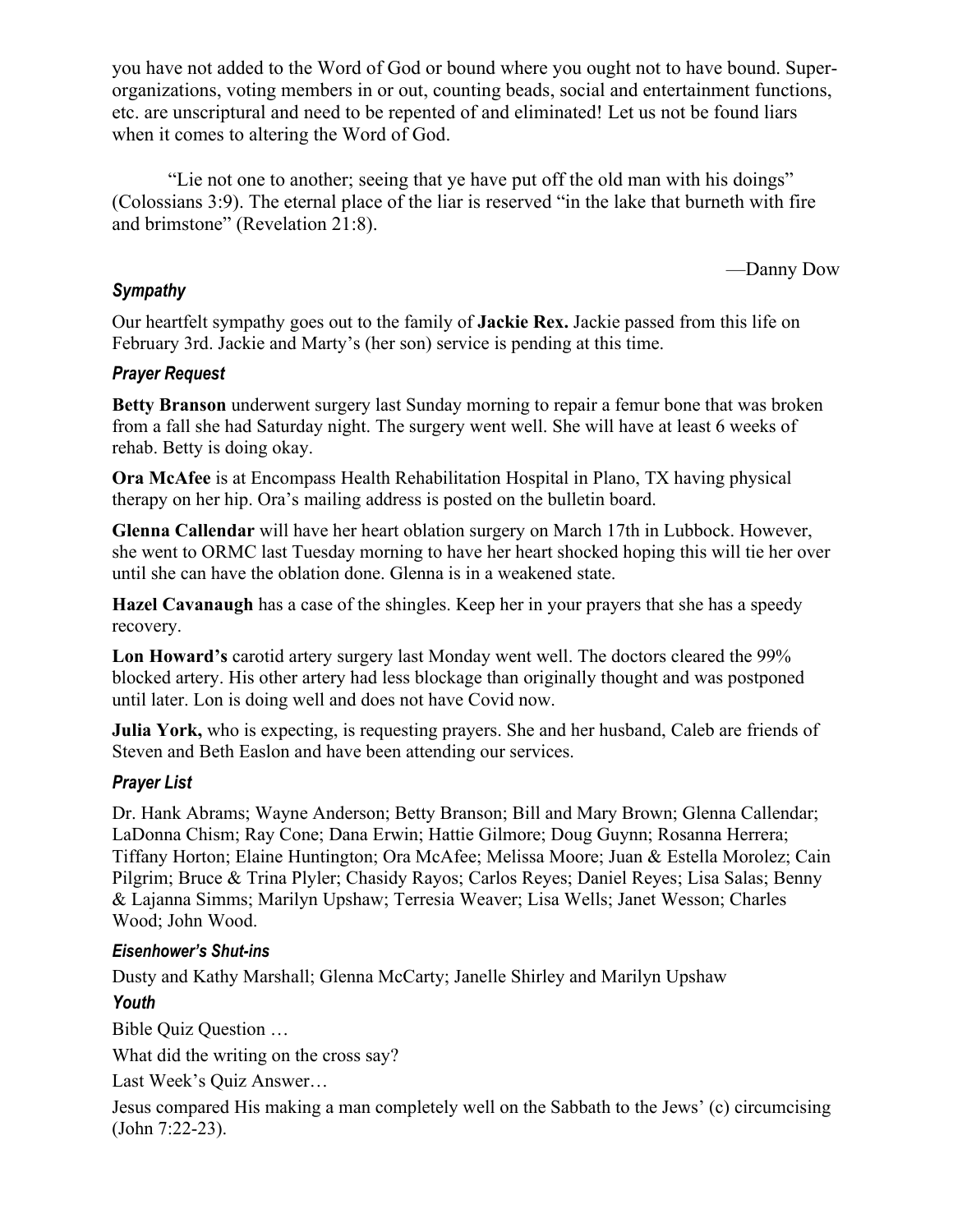#### Are All "Believers" Children of God?

 No, all believers are not children of God. In fact, many are the people who "believe" in Jesus but are not saved. To answer this question, we must "rightly divide the word of truth" (2) Timothy 2:15).

 In The Bible, the word "believe in the sense that they have a mental acceptance of God and Jesus, His Son. And, it is used of those who not only believe, but act or work upon the basis of their belief.

 Many today, just as in the Lord's time, "believe on him" but do not obey His commandments. We read in John 12:42-43, "Nevertheless, among the chief rulers also many believed on him; but because of the Pharisees they did not confess him, lest they should be put out of the synagogue: For they loved the praise of men more than the praise of God." James says demons believe but do not obey. "Thou believest that there is one God; thou doest well; the devils also believe, and tremble" (James 2:19). No one would think the demons in hell will be saved!

 The Bible often uses the word "believe" as a figure of speech called a synecdoche, where "a part is put for the whole." That is, one thing is stated by includes much more. For example, 1 Corinthians 1:21 says, "it pleased God by the foolishness of preaching to save them that believe." This is not just an acknowledgement of Jesus, but a full obedience to His commands. It is a faith that saves because it is an active faith. James records, "But wilt thou know, O vain man, that faith without works is dead? ...For as the body without the spirit is dead, so faith without works is dead also"  $(2:20-26)$ .

 God's children are only those believers who obey Him. Jesus said, "And why call ye me, Lord, Lord and do not the things which I say" (Lk 6:46; Mt. 7:21-23). Jesus commanded faith in Him, (John 8:24), repentance of sins (Lk 13:3-5), confession of faith in Him (Mt. 10:32-33) and water baptism (Mk. 16:16) in order to be a child of God. Those who leave out any of those commandments are not God's children!

—Garland M. Robinson

| <b>February 13, 2022</b>  | A.M.              | <b>P.M.</b>      |
|---------------------------|-------------------|------------------|
| Announcements             | Larry May         | Larry May        |
| Song Leader               | Craig Wesson      | Jon Roemisch     |
| Sermon                    | Allen Weakland    | Allen Weakland   |
| <b>Opening Prayer</b>     | Larry May         | Larry May        |
| Scripture                 | David Ryan        | Oliver Hernandez |
| <b>Second Prayer</b>      | Charles Wood      | Cody Wesson      |
| Closing Prayer            | <b>Scot Straw</b> | Jeff Wesson      |
| Lords Supper              |                   | Richard Siler    |
| <b>Scripture Reading:</b> | Jacab Carson      | Communion        |
|                           | Jeff Wesson       | (In Library)     |
|                           | Don Easlon        |                  |
|                           | Jon Roemisch      |                  |

**Other Responsibilities: Elder:** Larry May 638-3990 —D**eacon:** Jacob Carson 940-3775-**Pulpit:** John Wood 413-7444- —**Table:** Richard Siler 556-2151 —**Song Leaders:** Larry May 638-3990**— Recording Sermons:** Tommy Garcia 312-5332 — C**ollections:** Tommy & Richard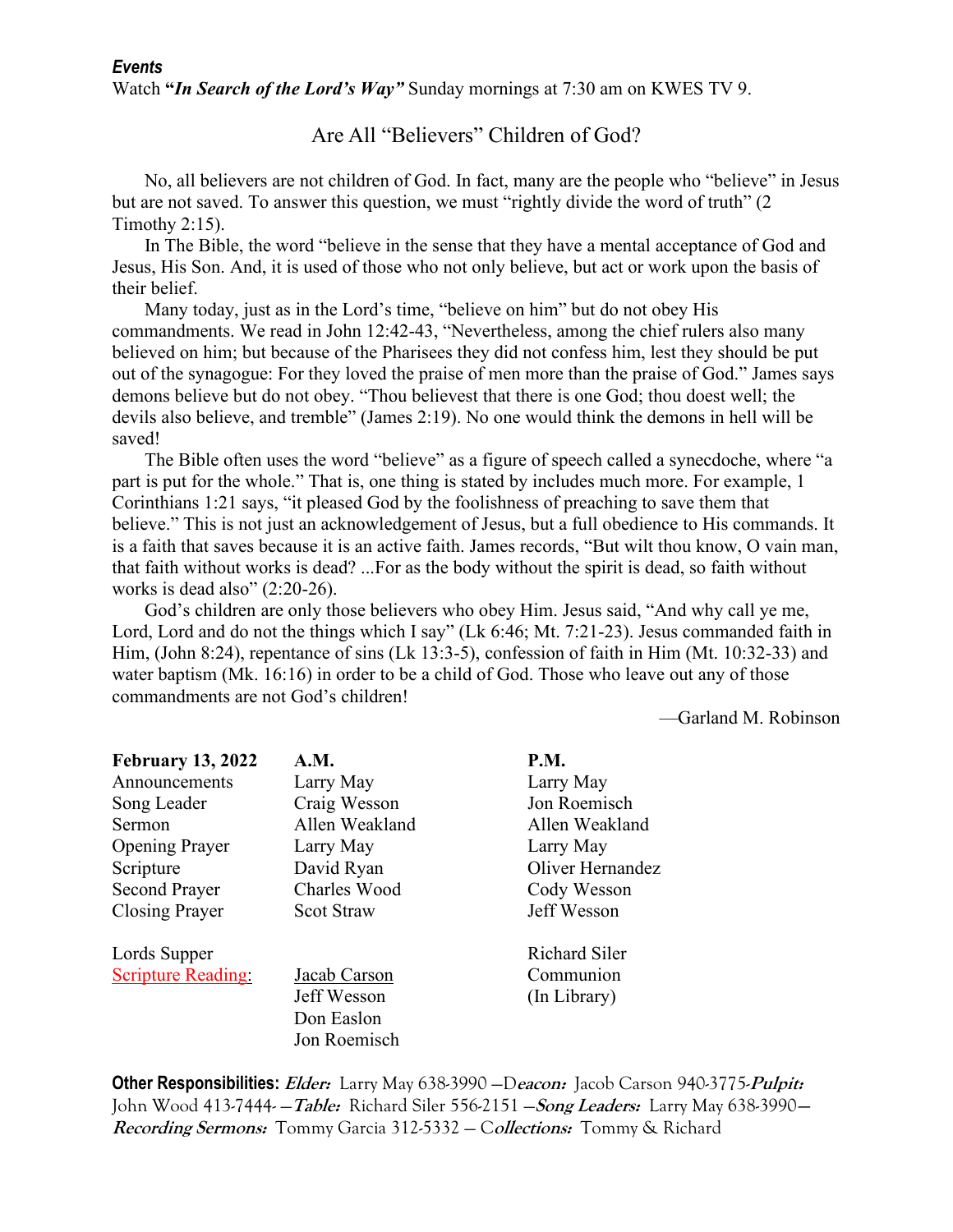## **Sunday AM**

*"Faithfulness Means…" (2 Thessalonians 1:1-12)* 

#### **Sunday PM**

*"Life as God Wills It" (Proverbs 3:5)* 

### **Our Records**

*Bible Class… 65 Morning Worship…102 Evening Worship ...50 Wednesday…No Service Contribution….5,519.50*